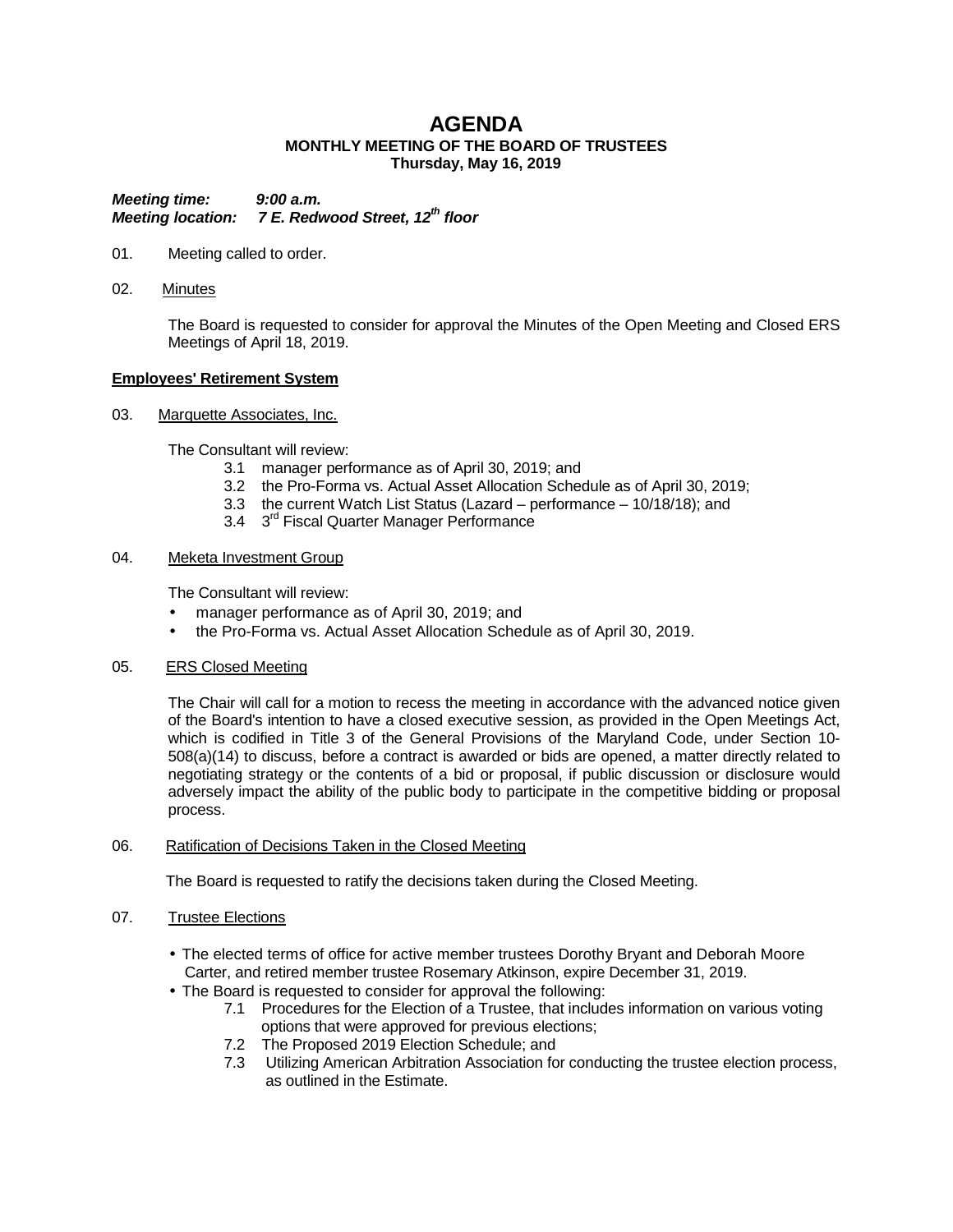### 08. Statement of Changes in the Plan Net Assets

The Board is requested to note receipt of the Statement of Changes in the Plan Net Assets as of April 30, 2019.

#### 09. Benefit Approvals and Decisions of the Hearing Examiners

- The Board is requested to note receipt of and accept the Retirement Benefits Listing for the June 1 payroll according to the attached schedules, and to
- Note the Decisions and Findings of Fact rendered by the Panel of Hearing Examiners.

### 10. Project Status Report

The Executive Director will update the Board on various projects.

- Manager contracts
- Administrative expenses
- **Staffing**
- Actuarial Firm RFP
- Missed Pension Deductions
- Scanning Project

#### 11. ERS Cash Flow Projections

- The Board is requested to note receipt of and accept the ERS Cash Flow Projection Schedule.
- The Accounting Manager will discuss with the Board.  $\blacksquare$
- 12. ROUTINE ITEMS (To be acted upon collectively)

The Board is requested to collectively note receipt of the following items:<br>12.1 Trustee Educational Conferences & Program infor

- Trustee Educational Conferences & Program information.
- 12.2 System Comparison Chart

# **13. Elected Officials' Retirement System**

13.1 Marquette Associates, Inc.

The Consultant will review:

- 13.1.1 manager performance as of April 30, 2019; and
- 13.1.2 the Pro-Forma vs. Actual Asset Allocation Schedules as of April 30, 2019.

### 13.2 Statement of Changes in the Plan Net Assets

The Board is requested to note receipt of the Statement of Changes in the Plan Net Assets as of April 30, 2019.

- 13.3 EOS Cash Flow Projections
	- The Board is requested to note receipt of and accept the EOS Cash Flow Projection l, Schedule.

#### *Revised / Printed: 5/13/19 12:27 PM*